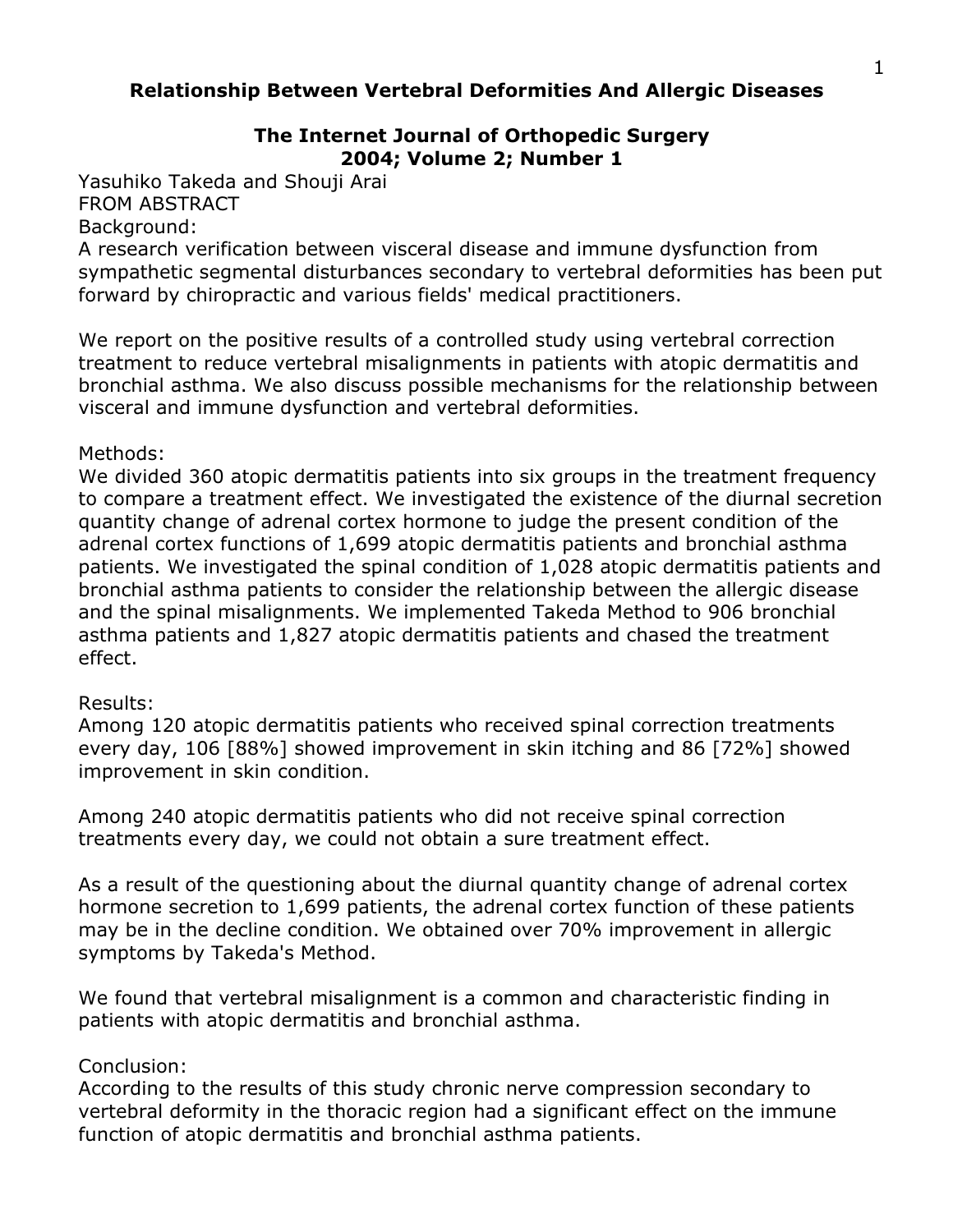The adrenal cortex functions of these allergy patients may be in the chronic decline condition with this chronic nerve compression. A sure treatment effect cannot be obtained without considering the nature and the function of the autonomic nerves.

# THESE AUTHORS ALSO NOTE:

These authors investigated the relationship between allergic diseases and thoracic vertebral misalignment which is caused by chronic minor spinal curvature disappearance (loss of normal alignment in the AP plane).

This study observed that the allergic diseases atopic dermatitis and bronchial asthma, hay fever, nasal allergic inflammation/discharge, etc., in 3,013 patients had a high ratio of "chronic vertebral misalignments." **[Important]**

Correction or improvement in spinal misalignment, misalignment and loss of curvature in 2,733 allergic disease patients showed that the allergy symptoms, such as skin eczema, skin itches, and asthma attack improved with the reduction of chronic vertebral misalignment.

"As it was surmised that allergies, such as very severe atopic dermatitis and bronchial asthma, have a strong connection to severe chronic vertebral misalignment."

This study showed that there are particular characteristics shared by atopic dermatitis and bronchial asthma patients. "Chronic vertebral misalignment was present in both atopic dermatitis and bronchial asthma patients."

"Changes in vertebrae caused by chronic vertebral misalignment were present in particular regions of the spine and chronic narrowing of the vertebral foramina due to the changes in the vertebrae were present."

The location of the chronic vertebral misalignment was "remarkably similar."

 "The muscular system that supports and maintains the spine was in noticeably poor condition in atopic dermatitis and bronchial asthma patients alike."

"Vertebral misalignment in allergic disease patients was present from the 8th to the 10th thoracic vertebra."

 The chronic vertebral misalignment associated with atopic dermatitis was located at the 8th to the 10th thoracic vertebrae. **[Important]**

The chronic vertebral misalignment causes:

- 1) "Chronic narrowing of the intervertebral foramina."
- 2) "Chronic neurotripsy." [nerve rubbing]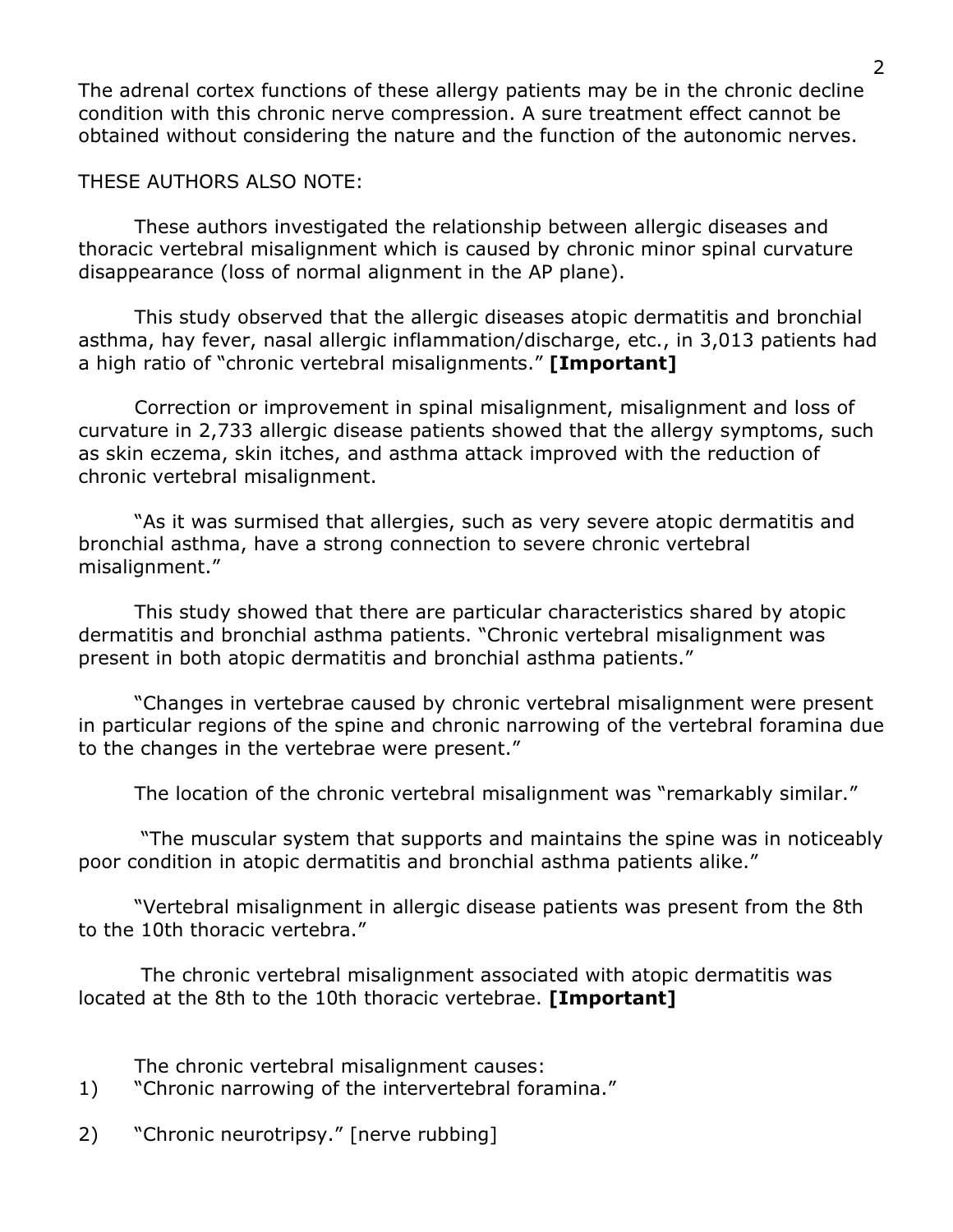3) The "reciprocal innervation between the brain and the organs is continually and severely impacted."

"Because of the chronic neurotripsy, caused by the intervertebral narrowing of the foramina due to changes in the 8th to the 10th thoracic vertebra in a forward and downward direction, the immune function related to innervation of organs, such as the adrenal glands and the adrenal cortex, is chronically and severely impaired." **[Very Important]**

The "continuation of this chronic and severe condition" results in a high probability that the following chronic conditions are present:

1) "The presence of chronic and various reciprocal innervation disorders between the brain and the adrenal glands."

2) "The presence of chronic hormone secretion dysfunctions of the adrenal glands based on the reciprocal innervation between the brain and the adrenal glands."

3) "The presence of a chronic dysfunction of the adrenal glands and adrenal cortex themselves caused by blood circulation dysfunction in the adrenal glands."

- 4) "The presence of chronic various backache."
- 5) Altered cytokine production.
- 6) Increased inflammation.
- 7) Altered production of IgE.
- 8) Altered activation of mast cells.
- 9) Altered activation of helper T2-cells and eosinophils.

## **[Recall, Th2 {Thymus helper-2} responses produce IgE {immunoglobulin E} which attach to mast cells causing degranulation {the membrane falls apart} of the mast cell membrane, dumping chemicals {like histamine} that cause atopic disorders {atopic dermatitis, bronchial asthma, etc.}].**

10) Altered production of glucocorticoid secreted from the adrenal cortex.

Atopic dermatitis and bronchial asthma patients are often medically treated with corticosteroids, antihistamines, and immunosuppressants, which can actually aggravate their symptoms in the long run.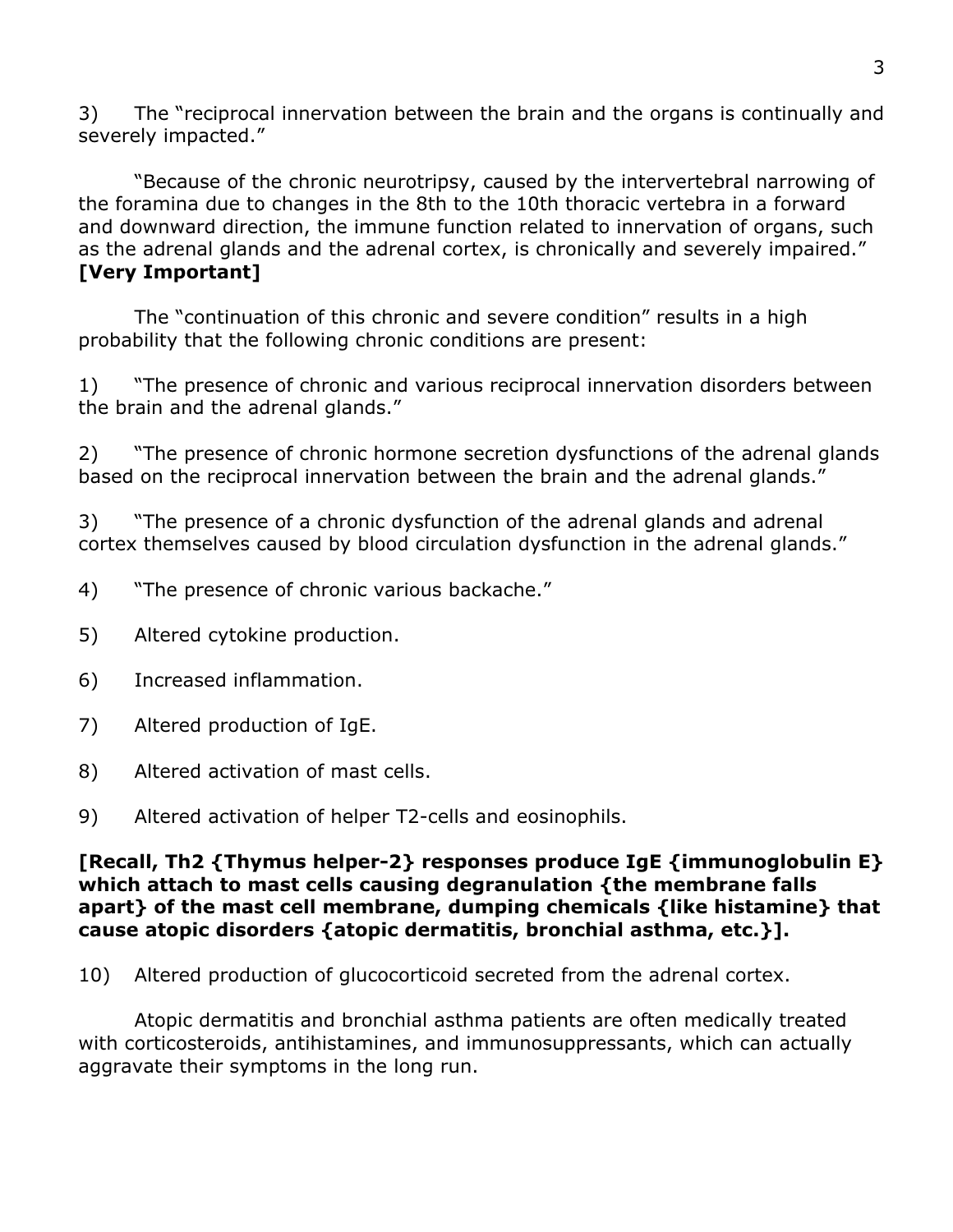"It can be said that the fundamental treatment of these diseases [atopic dermatitis and bronchial asthma] is the improvement of the chronic narrowing of the intervertebral foramina secondary to vertebral distortion." **[Important]**

The patient must "improve the muscles supporting the vertebral column and to engage in sufficient sleep and rest, active stress reduction, and nutrition to improve basic physical strength (immunity and resistance) for the recovery from the disease."

These authors investigated 3,013 allergic disease patients with chronic vertebral misalignment and executed vertebral correction therapy, and compared the changes in symptoms. Specifically, patients suffering from atopic dermatitis for over 5 years received thoracic vertebral correction therapy every day, or every 3 days, or every seven days, for up to six months.

#### The patients were treated with the *Takeda Method*.

The *Takeda Method* corrects changes in chronic vertebral misalignments and improves the "chronic narrowing of the intervertebral foramina." It was developed in 1994 at the University of Tokai (Tokyo, Japan), Graduate School of Engineering, Department of Human Engineering. It can correct changes in the chronic vertebral misalignments safely and reliably. It "incorporates 9 physical elements in order to safely and reliably correct the patient's posture during treatment along with correction of the targeted vertebrae."

"Regarding the frequency and duration of the treatment to correct changes in the vertebrae caused by vertebral misalignment, it is noted that the results of comparative studies on atopic dermatitis and bronchial asthma patients showed that daily corrective treatment for three to six months of the course of treatment had the best improvement effect." **[Very Important]** "It was necessary to give daily stimulation for at least three to six months to the autonomic nerves indirectly to obtain sure treatment effect."

The follow-up assessment of the effects of the Takeda Method included reevaluation of the vertebral misalignment, observation of symptom status, and a detailed analysis of patient's IgE counts and eosinophil counts. The eosinophil counts were an effective means to assess the severity of the patient's inflammation.

"X-ray of the patient's thoracic vertebrae showed that intervertebral foramina between the 8th and 10the vertebrae were much narrower than those between the other vertebrae." Also, the curvature of the spine was flattened.

"In all the patients, there was disappearance of the posterior curve of the spine that peaks at the 7th thoracic vertebrae. The slight shift in thoracic vertebrae 8th to 10th causes narrowing of the vertebral foramina conduit for nerves related to adrenal cortex function." These vertebral displacements and abnormal spinal curvatures can be palpated.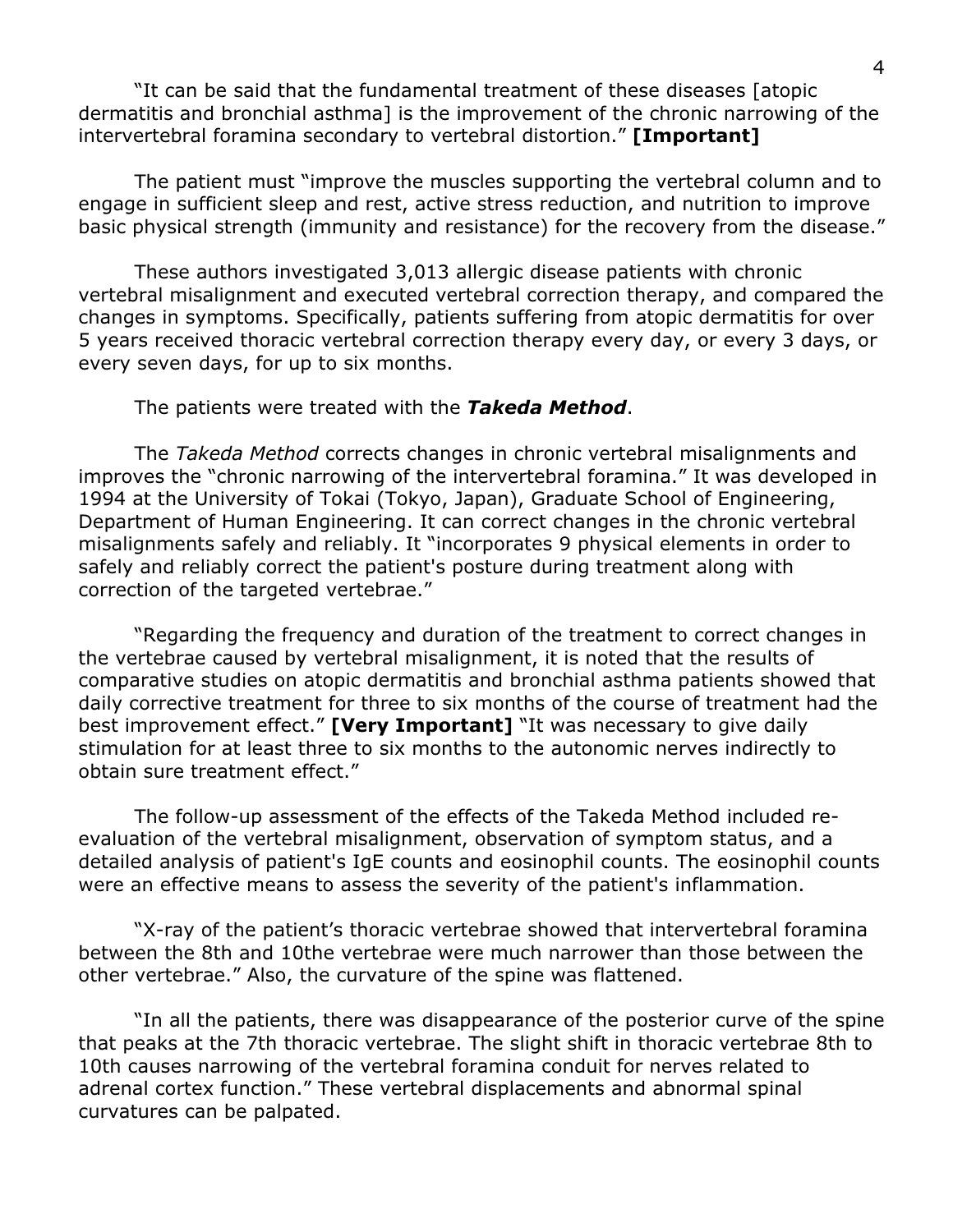"The changes of the vertebrae from the 8th to the 10th thoracic vertebra caused by the abnormal spinal curvature are associated with the vertebral misalignment of the normal S-shaped spinal curve to the outer top of the 7th thoracic vertebra."

"The changes in the vertebrae caused by the vertebral misalignment are present from the 7th or 8th thoracic vertebra to the 10th thoracic vertebra."

The vertebral misalignment described in this paper were: Bronchial asthma T2 – T4

Atopic dermatitis T8 – T10

At both spinal regions, the vertebrae were tipped forward (a flexion malposition), compressing the anterior portion of the disc, allowing the spinous process to become more horizontal. The narrowing of the IVF was not initially caused by disc narrowing, but rather by the superior articular process of the flexed vertebrae moving into the IVF. **[Important]**

This study "confirmed that over 98% of allergy patients had the vertebral misalignment."

The chronic vertebral misalignments were found only in the thoracic vertebra region that corresponded to the innervation of the adrenal glands (T8-T10).

These authors believed that the improved symptoms with the correction of the vertebral misalignments were due to altered function of the autonomic sympathetic nerves. "On the occasion of correction of vertebral misalignment, we must consider the nature and the functions of the autonomous nerves." **[Very Important]**

"As a result of this multi-faceted study investigation, we re-confirmed that these vertebral deformities and the allergic diseases linked together strongly."

These authors considered normal A-P spinal alignment to be when the 7th thoracic vertebra was the outermost vertebra on the thoracic curve. When T7 was not the outermost vertebra, lasting improvement required strengthening of the muscles that support the spine.

"Based on the test results, we can state that the only treatment that can demonstrate fundamental effects on allergies such as atopic dermatitis, bronchial asthma, and pollinosis will have the potential to treat spinal curvature disappearance. In other words, we can state that a treatment that cannot fundamentally treat spinal problems cannot fundamentally improve conditions such as atopic dermatitis, bronchial asthma, pollinosis, and allergic coryza."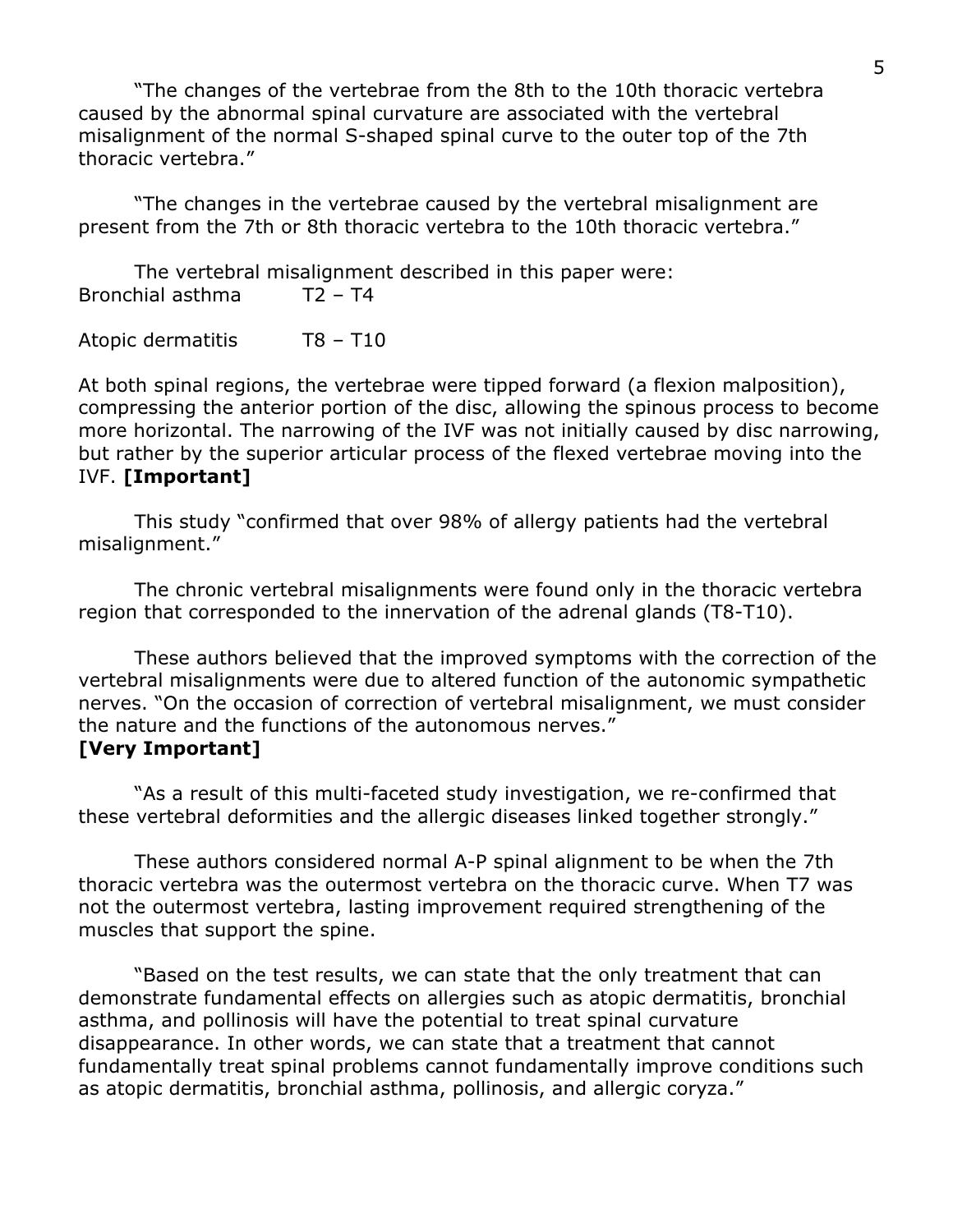#### CONCLUSION:

"We are able to obtain significant alleviation of these diseases [atopic dermatitis, bronchial asthma] and improvement of the neurotripsy caused by the chronically narrowed intervertebral foramina from the 8th to the 10th thoracic vertebra. This is the innervation region relating to the adrenal glands and adrenal cortex impacted by changes in the vertebrae caused by vertebral misalignment in the thoracic region. This was commonly present in allergic disease patients."

"There is a high possibility that allergic disease relates to the innervation of organs that relate to the immune function which are affected by changes in the vertebrae caused by the chronic vertebral misalignment."

Reinforcing and improving the muscles supporting the spine can obtain preventative and longer lasting results.

"There is an expectation of alleviation, and prevention of development of symptoms by correcting the changes in the vertebrae caused by chronic vertebral misalignment, which is common in allergic disease patients."

#### KEY POINTS FROM DAN MURPHY

1) Chiropractors and other medical practitioners have presented evidence that there is a relationship between vertebral deformities and sympathetic segmental disturbances secondary to visceral disease and immune dysfunction.

2) These authors report on the positive results of a controlled study of the correction of vertebral misalignments in patients with atopic dermatitis and bronchial asthma.

3) These authors claim there is a relationship between visceral and immune dysfunction and chronic vertebral misalignments.

4) Correction of spinal misalignments improved the itching symptoms of chronic atopic dermatitis patients by 88%.

5) Correction of spinal misalignments improved the skin appearance of chronic atopic dermatitis patients by 72%.

6) These improvements were only observed in patients that were treated daily for  $3 - 6$  months.

7) Among atopic dermatitis patients who did not receive spinal correction treatments every day, there was no treatment improvement.

8) Allergy symptoms improved in over 70% of patients who received spinal misalignment treatment.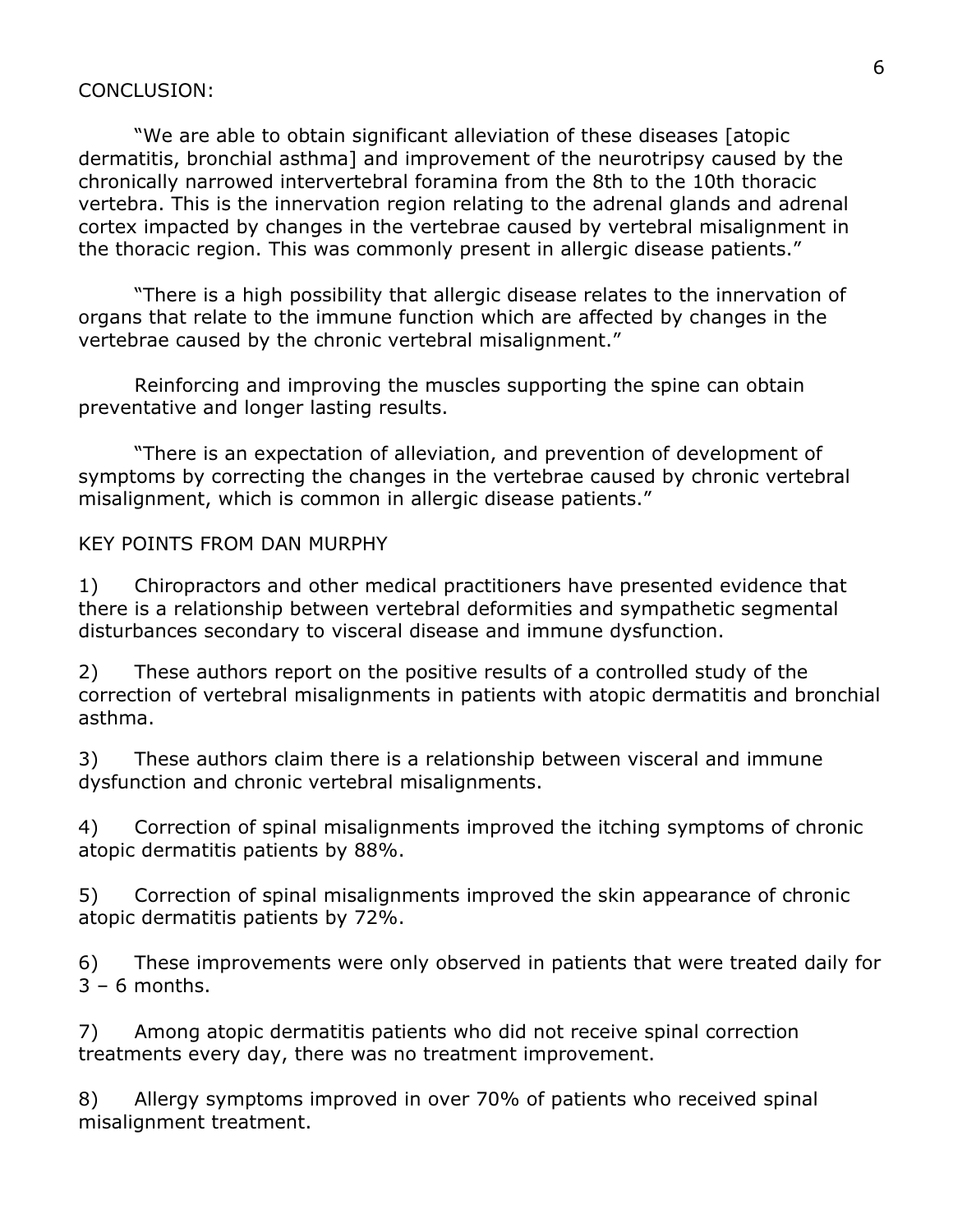9) "Vertebral misalignment is a common and characteristic finding in patients with atopic dermatitis and bronchial asthma."

10) "According to the results of this study chronic nerve compression secondary to vertebral deformity in the thoracic region had a significant effect on the immune function of atopic dermatitis and bronchial asthma patients."

11) "The adrenal cortex functions of these allergy patients may be in the chronic decline condition with this chronic nerve compression."

12) Patients with allergic diseases, atopic dermatitis and bronchial asthma, hay fever, etc., have a high ratio of "chronic vertebral misalignments." **[Important]**

13) Chronic allergy symptoms improve with the reduction of chronic vertebral misalignment.

14) "As it was surmised that allergies, such as very severe atopic dermatitis and bronchial asthma, have a strong connection to severe chronic vertebral misalignment."

15) "The muscular system that supports and maintains the spine was in noticeably poor condition in atopic dermatitis and bronchial asthma patients alike."

16) The chronic vertebral misalignment causes:

A)) "Chronic narrowing of the intervertebral foramina."

B)) "Chronic neurotripsy." [nerve rubbing]

C)) The "reciprocal innervation between the brain and the organs is continually and severely impacted."

17) "Because of the chronic neurotripsy, caused by the intervertebral narrowing of the foramina due to changes in the 8th to the 10th thoracic vertebra in a forward and downward direction, the immune function related to innervation of organs, such as the adrenal glands and the adrenal cortex, is chronically and severely impaired." **[Very Important]**

18) The "continuation of this chronic and severe condition" results in a high probability that the following chronic conditions are present:

A)) "The presence of chronic and various reciprocal innervation disorders between the brain and the adrenal glands."

B)) "The presence of chronic hormone secretion dysfunctions of the adrenal glands based on the reciprocal innervation between the brain and the adrenal glands."

C)) "The presence of a chronic dysfunction of the adrenal glands and adrenal cortex themselves caused by blood circulation dysfunction in the adrenal glands."

D)) Altered cytokine production.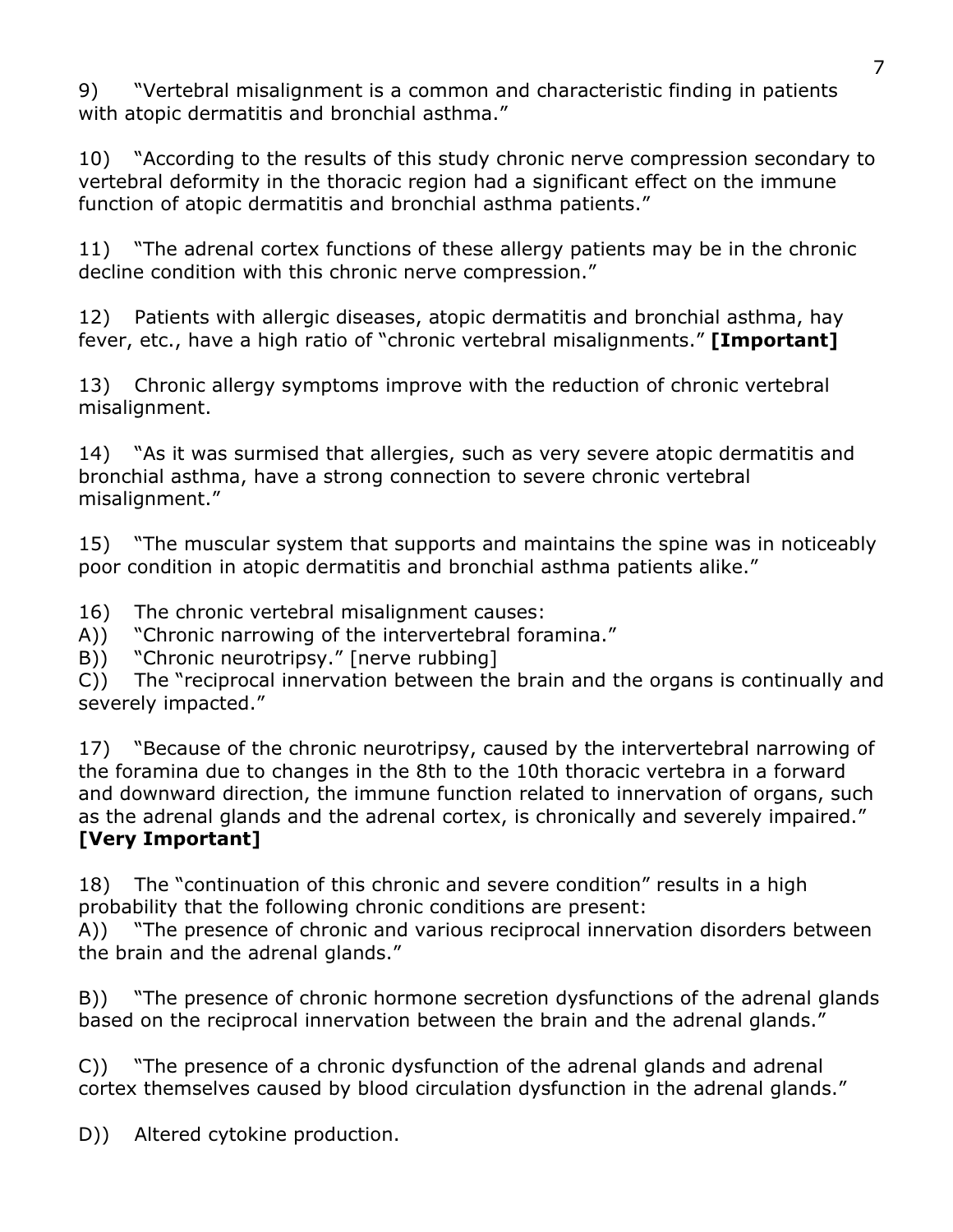- E)) Increased inflammation.
- F)) Altered production of IgE.
- G)) Altered activation of mast cells.
- H)) Altered activation of helper T2-cells and eosinophils.

### **[Recall, Th2 {Thymus helper-2} responses produce IgE {immunoglobulin E} which attach to mast cells causing degranulation {the membrane falls apart} of the mast cell membrane, dumping chemicals {like histamine} that cause atopic disorders {atopic dermatitis, bronchial asthma, etc.}].**

19) Atopic dermatitis and bronchial asthma patients are often medically treated with corticosteroids, antihistamines, and immunosuppressants, which can actually aggravate their symptoms in the long run.

20) "It can be said that the fundamental treatment of these diseases [atopic dermatitis and bronchial asthma] is the improvement of the chronic narrowing of the intervertebral foramina secondary to vertebral distortion." **[Important]**

21) The patient must "improve the muscles supporting the vertebral column and to engage in sufficient sleep and rest, active stress reduction, and nutrition to improve basic physical strength (immunity and resistance) for the recovery from the disease."

22) The method of correction of the chronic vertebral misalignments and improvements in the chronic narrowing of the intervertebral foramina used in this study were developed at the University of Tokai (Tokyo, Japan), Graduate School of Engineering, Department of Human Engineering. It involved both segmental and postural corrections.

23) "Regarding the frequency and duration of the treatment to correct changes in the vertebrae caused by vertebral misalignment, it is noted that the results of comparative studies on atopic dermatitis and bronchial asthma patients showed that daily corrective treatment for three to six months of the course of treatment had the best improvement effect." **[Very Important]** "It was necessary to give daily stimulation for at least three to six months to the autonomic nerves indirectly to obtain sure treatment effect."

24) "X-ray of the patient's thoracic vertebrae showed that intervertebral foramina between the 8th and 10the vertebrae were much narrower than those between the other vertebrae." Also, the curvature of the spine was flattened.

25) "In all the patients, there was disappearance of the posterior curve of the spine that peaks at the 7th thoracic vertebrae. The slight shift in thoracic vertebrae 8th to 10th causes narrowing of the vertebral foramina conduit for nerves related to adrenal cortex function."